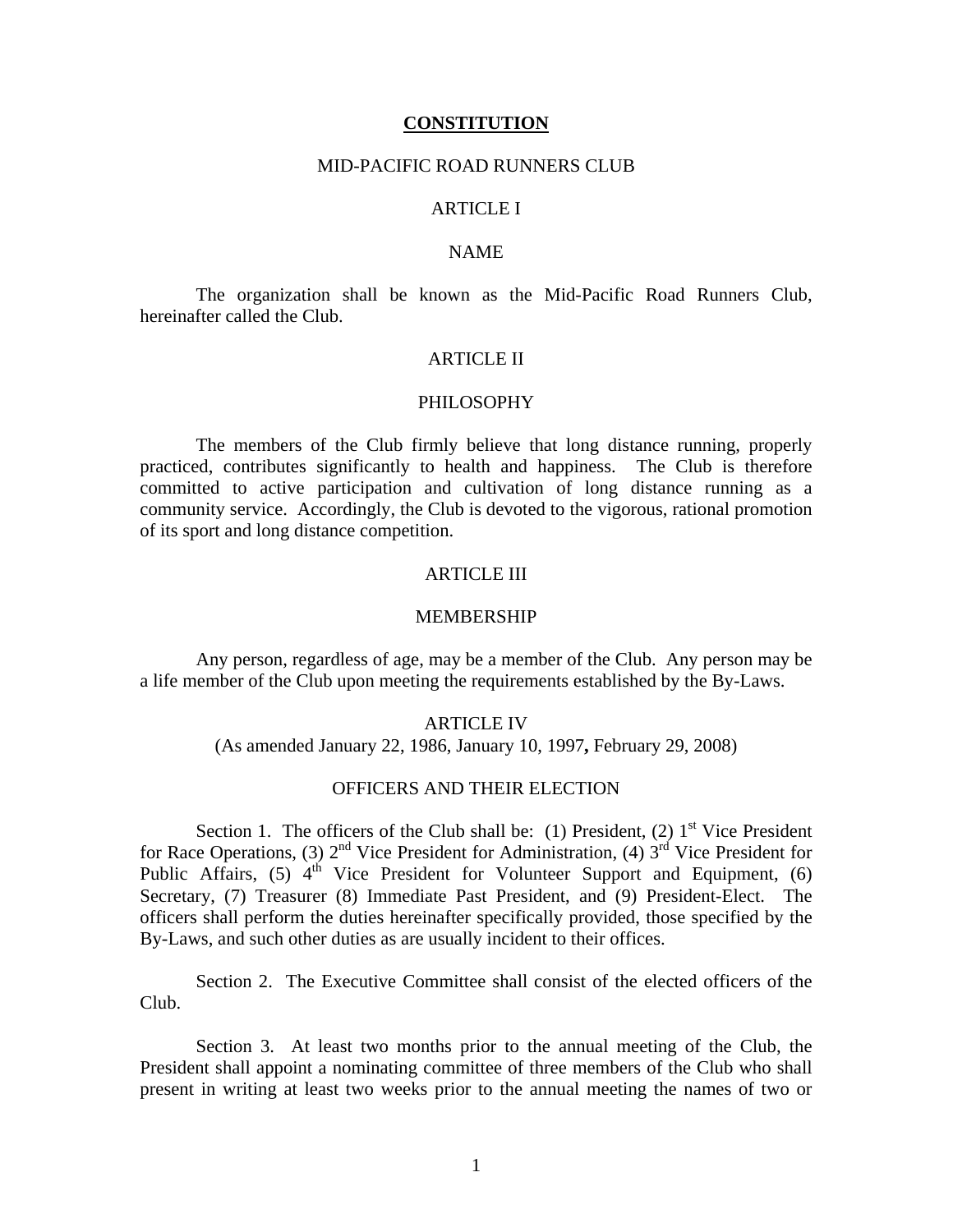more candidates for each office. Additional nominations for any office may be made from the floor at the annual meeting. Election shall be by paper ballot and the person receiving the highest number of votes for each office shall be declared elected. Votes will be counted from members present. "Members present" at the annual meeting is defined to include absentee voting from members who are unable to attend the meeting. Officers shall take office after the election of all officers and serve for one year beginning the day of their election and until their successors are duly elected.

 Section 4. Any vacancy which may occur in an office shall be filled by appointment by the President or remaining members of the Executive Committee.

 Section 5. The Presidential cycle will be for a three year period as President-Elect, President and as Immediate Past President.

### **ARTICLE V**

(As amended October 8, 1986, January 10, 1997, February 29, 2008)

# OFFICERS' RESPONSIBILITIES AND DUTIES

 Section 1. The President of the Club may take any action not contrary to the Constitution and By-Laws of the Club.

 Section 2. The Vice-Presidents shall be responsible for supervising Committee Chairpersons and performing such other duties as are directed by the President and which are not contrary to the Constitution and By-Laws of the Club.

 Section 3. The Secretary shall record minutes as all meetings and keep a file of such minutes, receive, distribute, prepare and file correspondence, and perform such other duties as are directed by the President and which are not contrary to the Constitution and By-Laws of the Club.

 Section 4. The Treasurer and/or paid accountant shall maintain financial records as specified by the Executive Committee and appropriate authority, shall have fiduciary responsibility for Club funds, and shall prepare recurring financial reports as required by the Executive Committee, and perform such other duties as are directed by the President and which are not contrary to the Constitution and By-Laws of the Club. If there is a paid accountant, then the Treasurer shall be the supervisor. The paid accountant is not a member of the Executive Committee.

Section 5. The immediate Past President will provide continuity and advise the President and Executive Committee, based on institutional memory and experience.

 Section 6. The President-Elect will assist the President and Executive Committee, learning policy and procedures for institutional memory and transition into his/her term of office.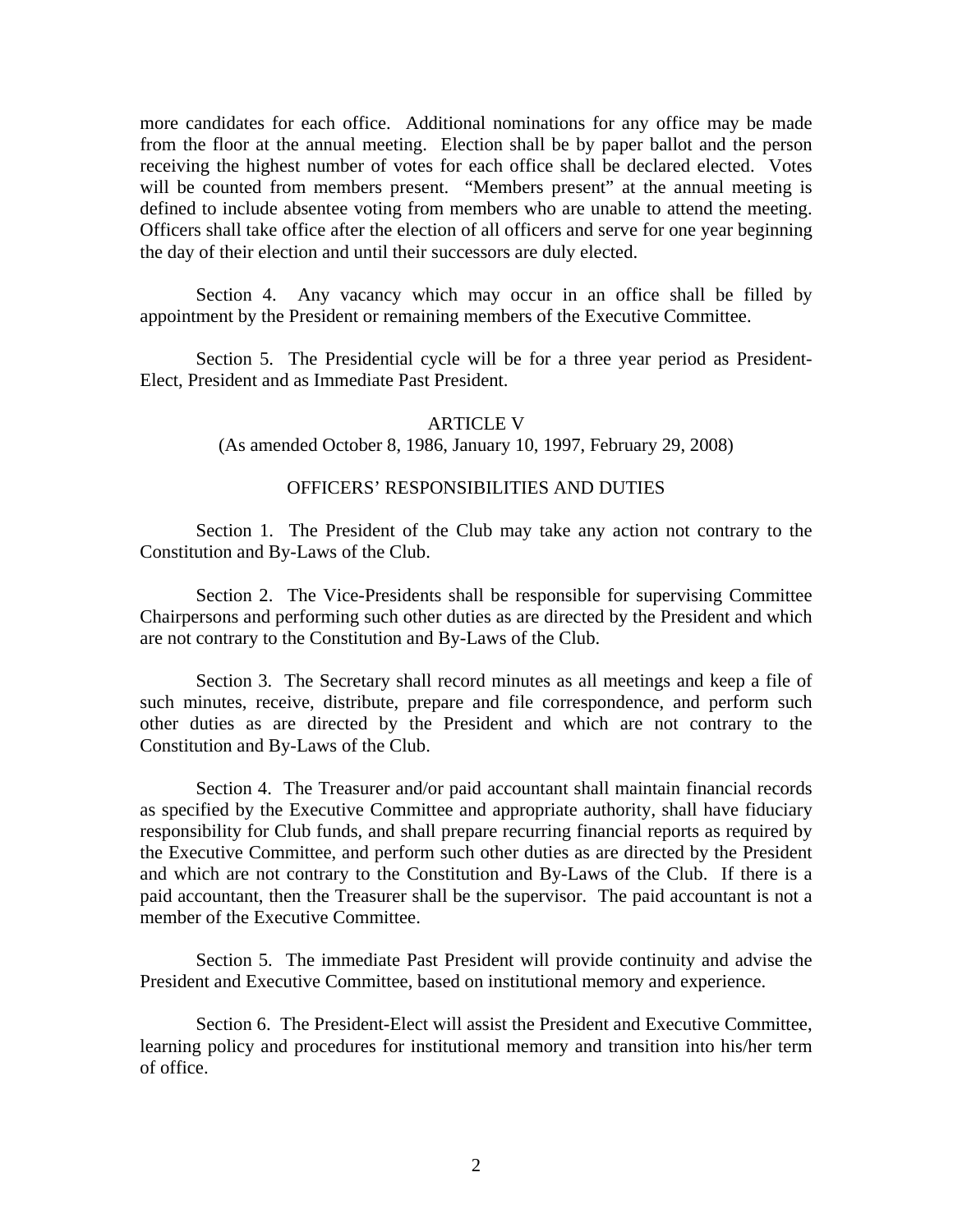## ARTICLE VI (As amended January 10, 1997, February 19, 2010)

## REVIEW BOARD

 Section 1. The President shall appoint an Auditor from the general membership on an annual basis.

 Section 2. The Auditor shall review the financial records of the Club at the end of each Club year and upon completion of the review shall make a report to the Executive Committee. At the discretion of the Executive Committee, the Auditor may also be asked to review specific transactions, agreements or other matters relating to the Club.

## ARTICLE VII

(As amended January 10, 1997, February 29, 2008)

### FINANCES

 Section 1. The Club is a nonprofit organization and all dues, entry fees and other moneys received by the Club shall be used to carry out the purposes of the Club, namely the instruction, training, and furthering of long distance running competition in the community.

 Section 2. The Club shall have a bank account into which all moneys collected or received by the Club shall be deposited. All expenses shall be paid for by cash receipt, account debit card or check signed by the President, the President-Elect, the Secretary, the Treasurer or the paid accountant, with a second signature on checks greater than \$300.00.

### ARTICLE VIII

(As amended January 10, 1997, February 29, 2008, February 19, 2010)

#### **MEETINGS**

 Section 1. An annual meeting of the Club shall be held at the beginning of each year, the exact date to be determined by the President and conducted in accordance with Roberts Rules of Order.

 Section 2. The President shall further call such quarterly general meetings and such general meetings as deemed necessary. Special meetings may be called by the President, or the Executive Committee. The only business to be considered at a special meeting shall be that for which the special meeting is called.

 Section 3. All Club business requiring a vote, other than amendments to this Constitution, and as otherwise directed as provided by the By-Laws, shall be determined by a majority vote of the members present at a meeting if a quorum of ten paid-up